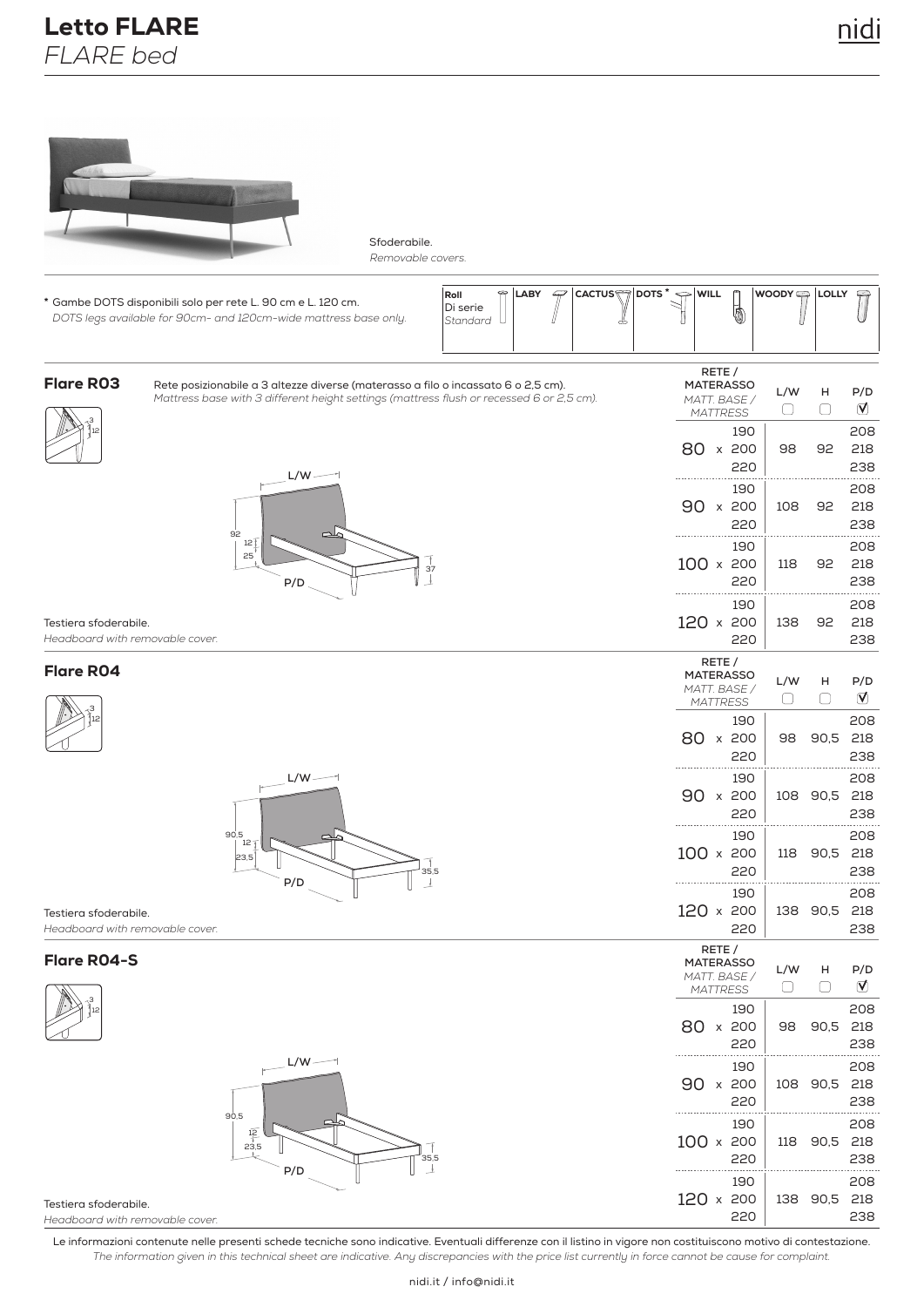## Letto FLARE *FLARE bed*



*Removable covers.*

18 3

## Flare R11

Rete posizionabile a 2 altezze diverse (materasso incassato 12 o 8,5 cm). *Mattress base with 2 different height settings (mattress recessed 12 or 8,5 cm).*



Testiera sfoderabile.

3

*Headboard with removable cover.*



#### Rete posizionabile a 2 altezze diverse (filo giroletto o più bassa di 10 cm).

*Mattress base with 2 different height settings (base flush with bed surround or 10 cm below).*



Sfoderabile. *Removable covers.*

### Flare R28-S

Rete a doghe con telaio in metallo, dotato di meccanismo di sollevamento ammortizzato frontale. *Slatted base with metal frame, featuring soft-close front-lift mechanism.*



\* H APERTURA per rete da 190: 93 cm H APERTURA per rete da 200: 107 cm *OPENING H for 190 mattress base: 93 cm OPENING H for 200 mattress base: 107 cm*



| L/W·                                                                                                                                                                                                                                       | RETE /<br><b>MATERASSO</b><br>MATT. BASE /<br><b>MATTRESS</b> | L/W | н  | P/D        |
|--------------------------------------------------------------------------------------------------------------------------------------------------------------------------------------------------------------------------------------------|---------------------------------------------------------------|-----|----|------------|
| Ĥ*<br>$\mathbb{Z}$                                                                                                                                                                                                                         | 190<br>80<br>200                                              | 98  | 92 | 208<br>218 |
| and the contract of the contract of the contract of the contract of the contract of the contract of the contract of the contract of the contract of the contract of the contract of the contract of the contract of the contra<br>34<br>٬Ď | 190<br>90<br>200                                              | 108 | 92 | 208<br>218 |
|                                                                                                                                                                                                                                            | 190<br>120<br><b>200</b>                                      | 138 | 92 | 208<br>218 |

#### Testiera sfoderabile. *Headboard with removable cover.*

Le informazioni contenute nelle presenti schede tecniche sono indicative. Eventuali differenze con il listino in vigore non costituiscono motivo di contestazione. *The information given in this technical sheet are indicative. Any discrepancies with the price list currently in force cannot be cause for complaint.*